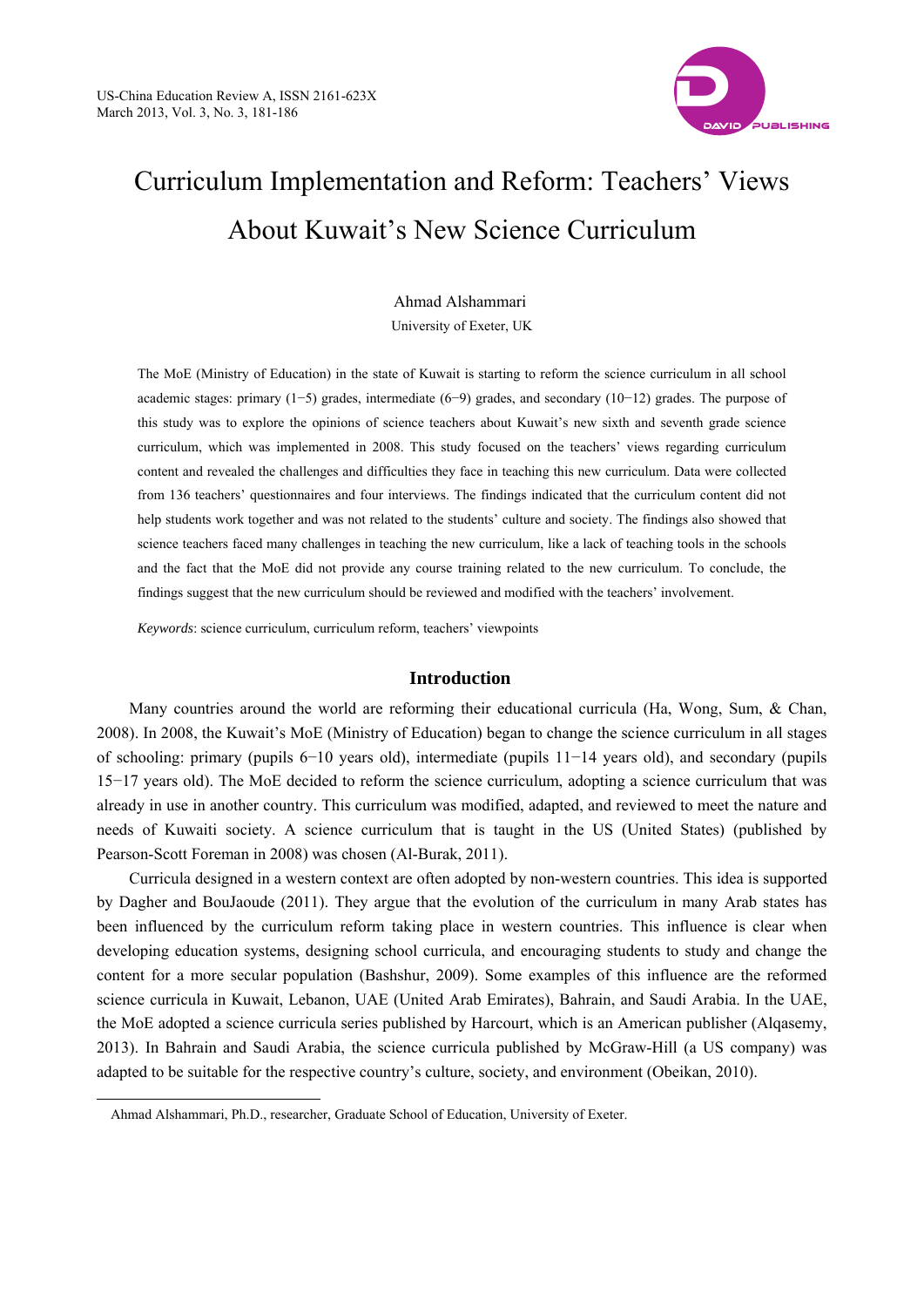It is clear that the current science curricula in these Arab countries (including Kuwait) were designed in different countries. According to Dagher and BouJaoude (2011), the culture and society in Arab countries are different than in western countries. They argued that a successful science curriculum design must take into account the culture and society of the student and teacher where it will be taught. For this reason, some studies have criticized adopted curricula being used in different countries. These studies indicate that the transfer of science-related materials to non-western students within a western context does not work because the students feel that science is not linked to their lives and their culture; therefore, learning about western science does not help them to explain environmental phenomena surrounding them (Kawagley, Norris-Tull & Norris-Tull, 1998).

The science curriculum in Kuwait was reformed by policymakers at the MoE. According to Al-Burak (2011), policymakers and specialists from Kuwait University were chosen to review the new science curriculum. After they had worked on and finally approved the curriculum, it was published for teachers. From these details, it is clear that two problems emerged in the process of the curriculum reform: failure to involve the teachers upfront or even consider their opinions on the changes, and teaching the curriculum without first testing it practically in schools. New curricula always need to be tested in advance to discover errors and difficulties that must be ironed out before the courses are formally introduced (Salamah, 2008). Furthermore, it is essential to involve teachers and listen to their opinions in the process of curriculum development because the teacher is the one who links the curriculum to the students. Therefore, if the teacher is not versed in the curriculum, it is difficult to achieve the curriculum objectives (Salamah, 2008). Meryem and Sabri (2009) and MacDonald and Healy (1999) argued that it is important to seek teachers' views when carrying out curriculum reform.

Since the importance of involving teachers in curriculum reform has not been given attention in Kuwait, the author has chosen in this study to give teachers the chance to comment on these new curricula and have listened to their opinions. This is one of a few studies in Kuwait to involve teachers and explore their views. The aim of this study was to explore the science teachers' opinions about the new science curriculum in Kuwaiti schools. The research questions for this study were as follows:

(1) What are the science teachers' views about the content of the new science curriculum?

(2) What are the challenges and difficulties facing the science teachers in teaching the new science curriculum?

# **Method**

Both quantitative and qualitative methodologies were used in this research to obtain more data from a wide variety of sources. Therefore, data can be collected from multiple sources, for example, as Patton (1987) said, in any educational study, it is preferable for the researcher not to depend on any one method of collecting data but instead to have various methods at his/her disposal.

#### **Data Collection**

This study used mixed methods of data collection (questionnaire and interview). Creswell (2002) noted that such a design allows data to come from various information sources. Johnson and Onwuegbuzie (2004) defined mixed methods as a synthesis of quantitative and qualitative methods in one investigation. This process reduces the shortcomings inherent in one method and adds to the strengths of the other. Creswell (2002) further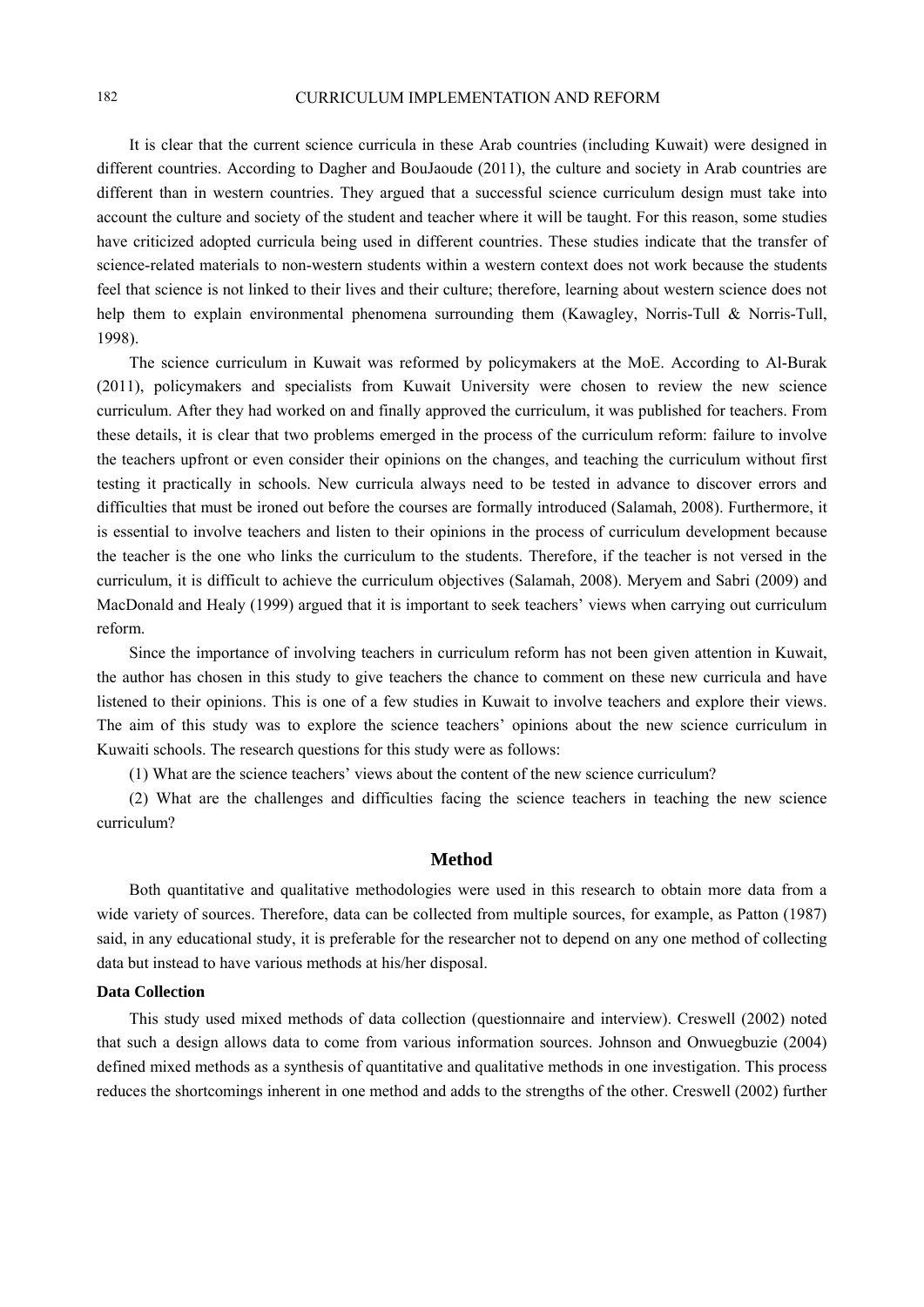noted that mixed methods research designs can yield profound and detailed data from the combination of sources. Tashakkori and Teddlie (2003) likewise acknowledged that the use of mixed methods is an effectual way of validating the information gathered from one approach.

#### **Questionnaire**

The author developed a questionnaire to be distributed to a group of teachers to explore their views about the new science curriculum, its challenges and difficulties, and also to learn background information about the respondents, such as age, gender, qualifications, and experience of teaching science. Closed-ended and open-ended questions were used in this study. According to Cohen, Marion, and Morrison (2000), many forms of questions can be used. A 4-point Likert scale was used for the questions that measured the views of the respondents. Each item was rated on a 4-point Likert scale ("Strongly agree", "Agree", "Disagree", and "Strongly disagree") from 1 to 4. Cronbach's alpha was used to measure reliability, and the scale had a score of 0.62.

#### **Interview**

Semi-structured interviews were used in this research; the author used neither free conversations nor highly structured questionnaires (Kvale, 1996). As such, semi-structured interviews have the ability to investigate defined topics and to ensure that the interview provides results while also affording the respondent with freedom of expression to ensure that all topics are addressed (Kvale, 1996). In this study, science teachers were asked to give interviews to thoroughly explore their opinions of the new science curriculum and the challenges and difficulties they face in teaching the new curriculum. A tape recorder was used during the interviews, which lasted for 30 to 60 minutes. After each interview, the author summarized the answers given and asked the interviewees to confirm whether this summary and interpretation reflected what they meant.

## **Research Sample**

A sample for this study was chosen randomly from intermediate schools in Kuwait. Science teachers who teach Grades 6 and 7 were the target population for the study's questionnaires, interviews, and observation. There were two samples for this study: One for the questionnaire and another one for the interview. The questionnaire sample included 136 science teachers (71 males and 65 females), and 4 science teachers completed interviews (2 males and 2 females).

#### **Results**

#### **Questionnaire Results**

Teachers' responses are shown in Table 1, which indicates that the teachers were not happy with the content of the new science curriculum in Grades 6 and 7. Based upon the answers, it was evident that most teachers (78%) thought that the content was difficult to teach. These science teachers encountered challenges when teaching this new curriculum; these difficulties will be discussed in detail. A low percentage of teachers (23%) reported that the content of the new science curriculum was related to Kuwaiti culture and society. This finding was likely because the teachers recognized that the new science curriculum was designed in the US, which has a different culture and society than Kuwait. As shown in Table 1, the remaining items got low percentages, which reflected what the science teachers thought about the content of the new science curriculum.

The next part of the questionnaire was about the challenges and difficulties facing the science teachers in teaching the new science curriculum. This question was open-ended to give the teachers an opportunity to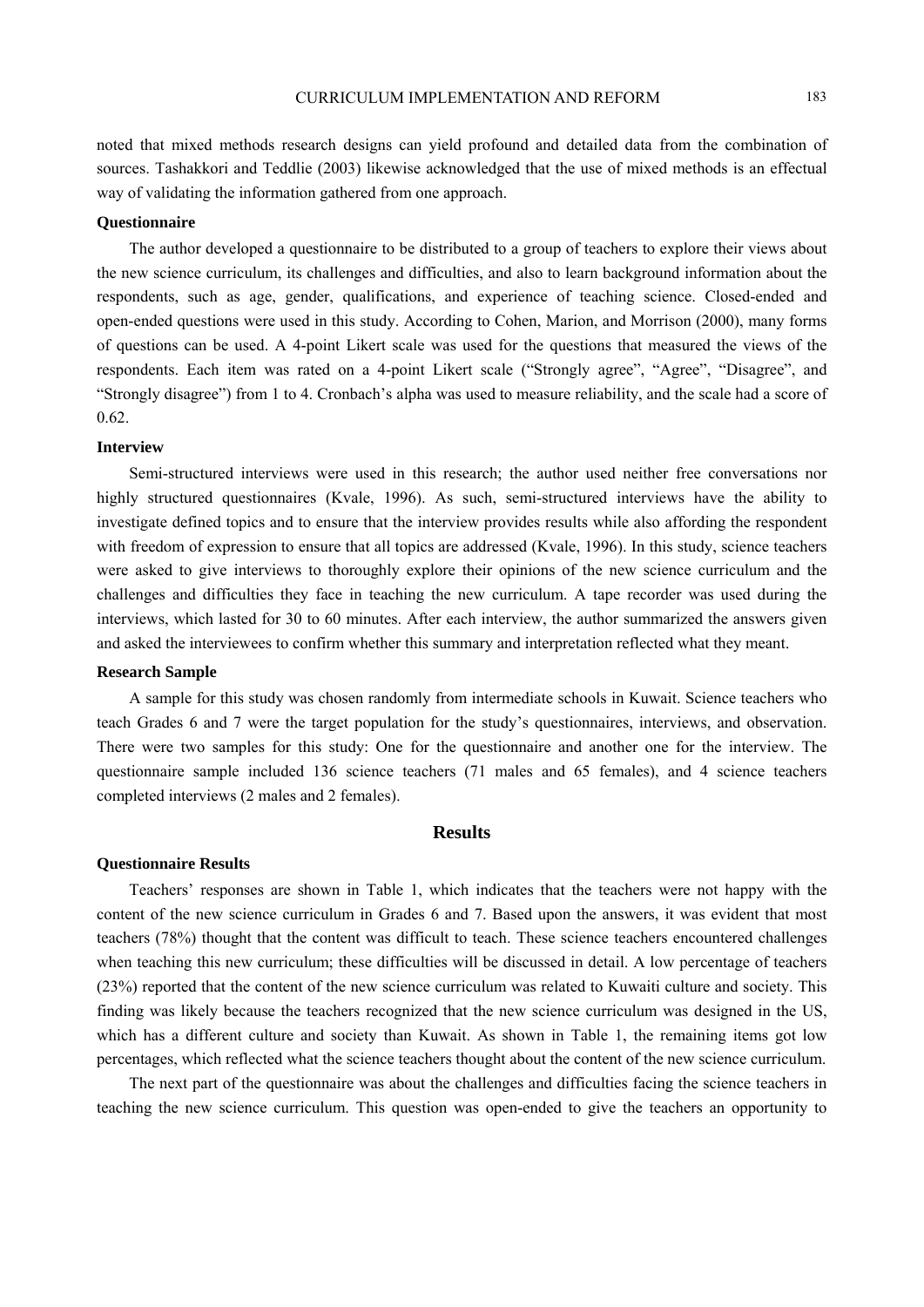explain the obstacles. The most common teachers' responses are shown in Table 2.

Table 1

*Science Teachers' Views About the Content of the New Science Curriculum* 

| Items                                                   | Percentage $(\% )$ |
|---------------------------------------------------------|--------------------|
| Encourages student to contribute to society             | 46                 |
| Encourages student to work with others                  | 33                 |
| Takes into account individual difference among students | 41                 |
| Helps students use science in their daily lives         | 26                 |
| Considers Kuwaiti students' society and culture         | 23                 |
| Includes content that is difficult for teaching         | 78                 |

Table 2

*Challenges and Difficulties Facing the Science Teachers* 

| Items                  | Percentage $(\% )$ |
|------------------------|--------------------|
| Work overload          | 87                 |
| Lack of teaching tools | 64                 |
| Large class sizes      | 51                 |
| Short class period     | 78                 |

## **Interview Results**

The interviews were used to support the results of the questionnaire and also to explore the teachers' views in depth and give the study results more confidence. The interview results were not different from the questionnaire results. The teachers' responses about the curriculum content could be divided into four points. The first point was that the content was not related to Kuwaiti culture and society, and many lessons, examples, and picture did not correlate with the students' culture and environment. All teachers in these interviews agreed on this point. Teacher A said, "In the animals lesson in Grade 6, the animals' pictures are not related to the students' environment. It was the first time they had ever seen these animals".

The second point was that the content was difficult for the students' age group; some lessons had been taught in Grades 9 and 10 under the old curriculum, but now the same lessons were scheduled in Grades 6 and 7. Teacher C gave an example of this point, "The periodic table was taught in Grade 10, and now we are teaching it in Grade 7".

The third point was about the large amount of the new curriculum content; each lesson contained a lot of new information, and the classes were not long enough to cover all the content. For the fourth point, all the teachers interviewed agreed that the new content needed to be developed and reformed to better relate to students' culture, religion, society, and geographic environment.

The next part of the interview questions related to the challenges and difficulties of teaching the new curriculum. All four teachers in these interviews agreed on these five challenges. A lack of appropriate teaching tools was one of the problems that faced the teachers; they argued that teaching tools were not available in their schools, and the MoE and school administrators did not provide these tools. The teachers saw the lack of teaching tools as having a negative effect on their teaching and the students' comprehension. The MoE did not provide any training courses about the new curriculum for the teachers, who hoped that these training sessions would help them develop their teaching skills. The teachers mentioned that the science class time was short, and they had a problem fitting all the lesson information into each class. The large number of students in the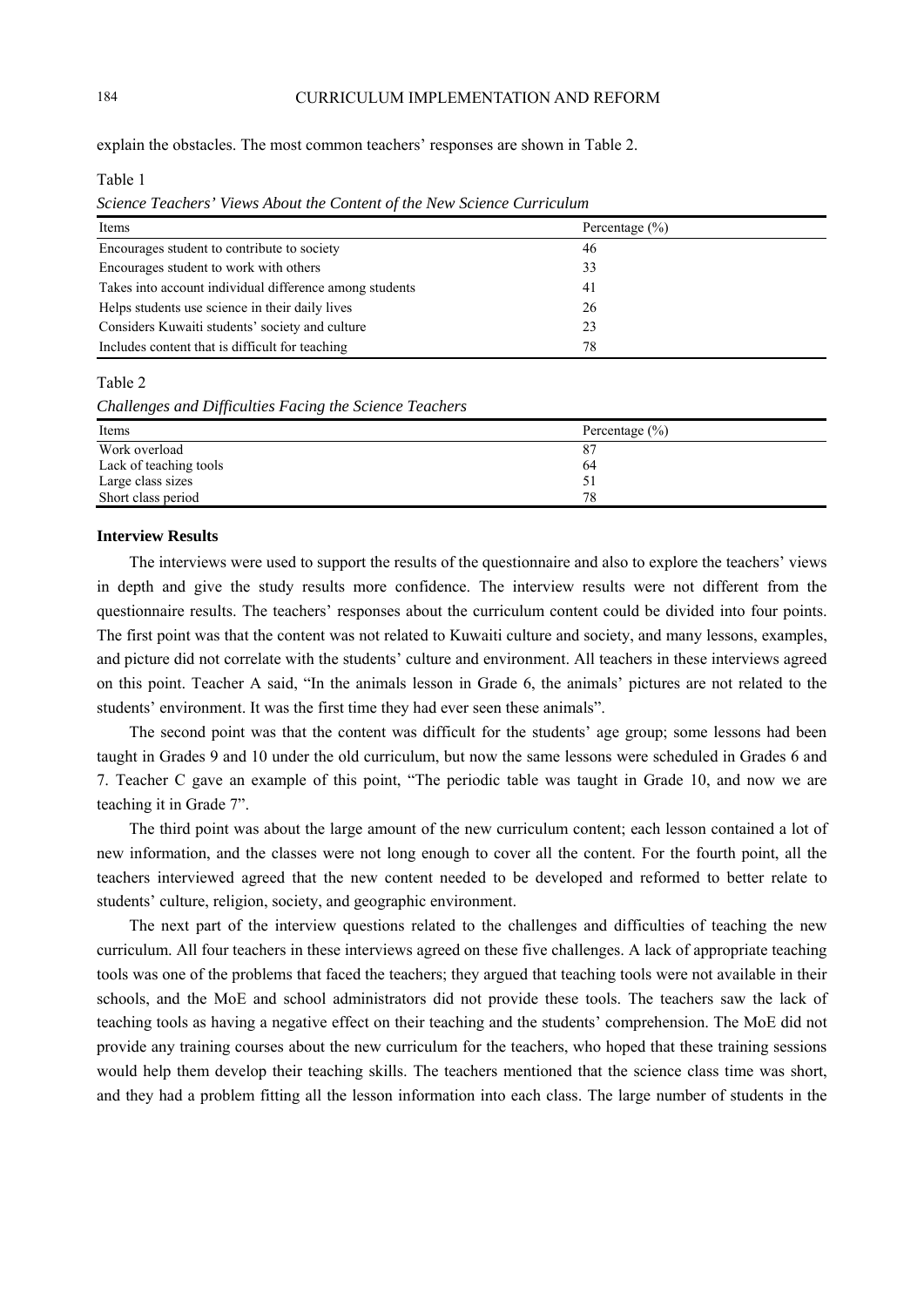class was also problematic because the teachers found it difficult to control them, spending too much time disciplining instead of teaching.

From the questionnaire and interview results, it was clear that the new curriculum content needed further development and reform and also that the science teachers experienced some problems and challenges in teaching the new science curriculum. These results will be discussed in more detail in the next section.

## **Discussion**

The results of the questionnaire and interviews showed the science teachers' views about the content of their new science curriculum and the difficulties they faced in teaching this curriculum. Most of the teachers thought that the content could not be related to their students' culture and society because it was designed in the US for students that had different cultural and social lives from Kuwaiti students. This result is in agreement with the study of Dagher and BouJaoude (2011), who argued that the science curriculum design must take into account the culture and society of the students and teachers. The findings also agree with Kawagley, Norris-Tull, and Norris-Tull's (1998) argument that the transfer of science to non-western students in a western context is not of interest to them because they feel that science is not linked to their lives and their culture. In addition, the results showed that most science teachers surveyed thought that the new content was difficult to teach. The educators felt it was difficult because the MoE did not provide course training related with the new curriculum and did not involve them in the curriculum reform (Al-Burak, 2011).

The results about the challenges and difficulties facing the science teachers showed that the science curriculum presents many problems, such as work overload, lack of teaching tools, a large number of students in the classroom, and the short length of class time. These problems result from many factors, such as that the MoE did not pilot test the new curriculum before implementation in the schools despite the fact that it is accepted that new curricula always need to be tested in advance to discover errors and difficulties that must be ironed out before the courses are introduced (Salamah, 2008). The teachers were surprised with an entirely new curriculum, so it was natural to expect some problems in their teaching.

The teachers were not also involved in the science curriculum reform even though many studies have found the including teachers in any curriculum reform and development is important because the teachers are the ones who will teach the curriculum; if the teacher is not versed in the curriculum, it is difficult to achieve the curriculum objectives (Meryem & Sabri, 2009; MacDonald & Healy, 1999).

Based upon the results, it is clear that the current science curriculum needs further development and reform; the findings of this study will be a resource for the MoE to refine and improve the current science curriculum. This study was limited to science curriculum teachers in Grades 6 and 7; future studies will hopefully include all stages of the new science curriculum.

#### **References**

Al-Burak, B. (2011). The curriculum and education in Kuwait. *Second Education Forum for the Women's Cultural Society*, Kuwait.

Alqasemy. (2013). Reform the science curriculum in UAE. *Emaratalyoum Newspaper*, February 10, 2013. Retrieved February 10, 2013, from http:// www.emaratalyoum.com/local-section/education/2013-02-10-1.548461

Bashshur, M. (2009). Curriculum in Arab states: Historical and contemporary perspectives. In S. BouJaoude, & Z. R. Dagher (Eds.), *The world of science education: Arab states* (pp. 11-25). Rotterdam, The Netherlands: Sense Publishers.

Cohen, L., Marion, L., & Morrison, K. (2000). *Research methods in education* (5th ed.). London: Open University Press.